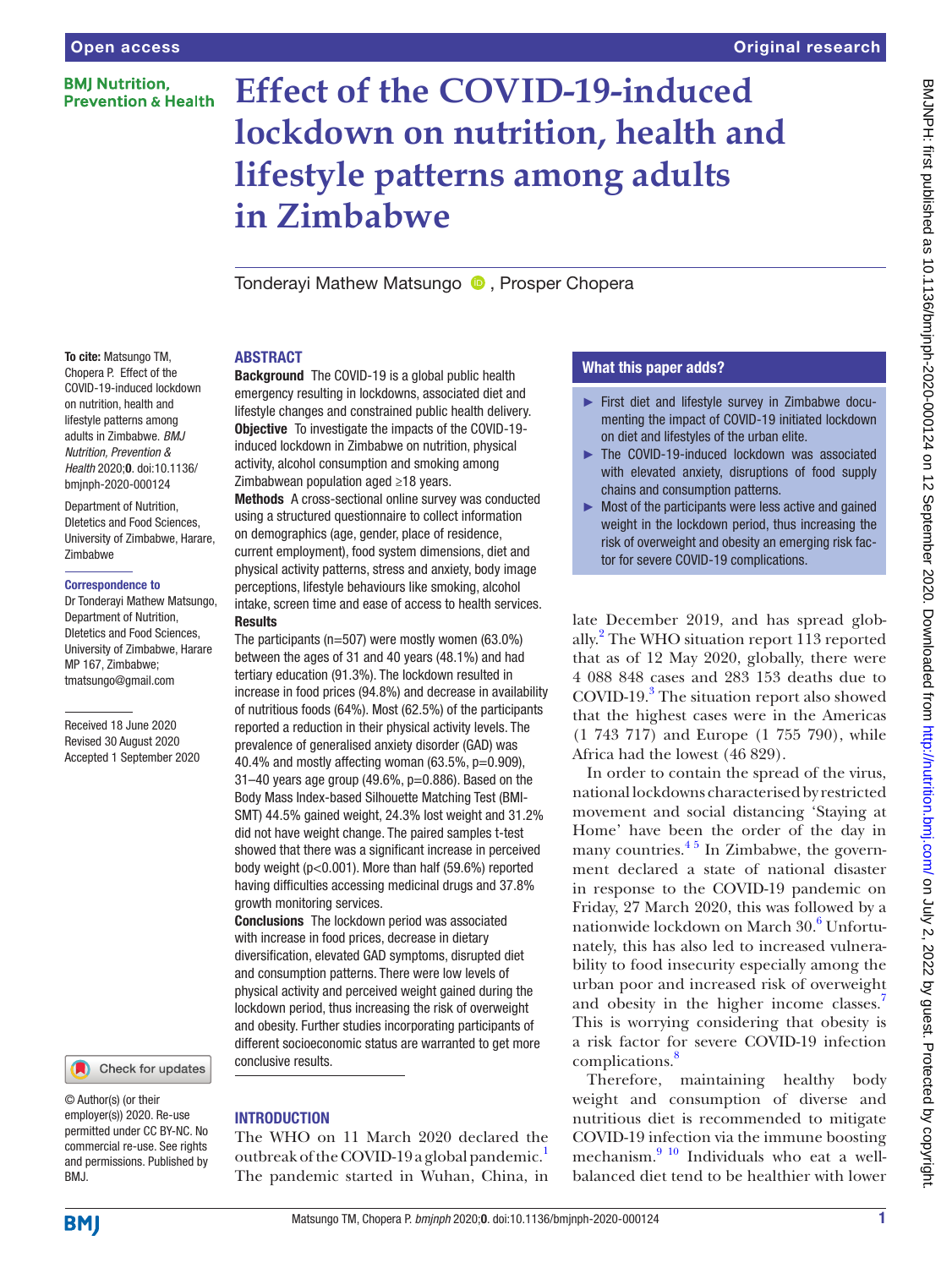risk of obesity and associated complications. In addition, they will have stronger immune systems and reduced risk of contracting infectious diseases like COVID-19.<sup>11</sup><sup>12</sup>

Although, the lockdown restrictions have their benefits in 'flattening the curve', they also have potential downsides such as increased stress, reduced physical activity, limited availability and access to diverse nutritious foods and health services. $13 \frac{14}{11}$  In addition, lockdown-related stress and anxiety has potential to trigger compensatory hyperphagia 'carbohydrate cravings' resulting in increased energy intake, thus giving rise to a dangerous vicious cycle.<sup>11 15</sup> Unfortunately, this food craving is often associated with the increased risk of developing obesity and cardiovascular diseases and has also been linked with increased risk of more serious complications of COVID- $19.1617$ 

The COVID-19-induced lockdowns are normally characterised with restricted movements and disrupted food supply and accessibility in most settings. Specifically, the COVID-19 control measures and travel restrictions may compromise the ability to maintain physical activity and healthy lifestyles including reduced consumption of diverse and nutritious diets. Although not clearly understood, this can have implications on health and nutrition outcomes. Therefore, this study was designed to investigate the impacts of the COVID-19-induced lockdown in Zimbabwe on nutrition, physical activity and lifestyle patterns among adults in Zimbabwe.

#### **METHODS**

#### Study design, setting and participants

The nationwide descriptive cross-sectional study was carried out by a nutrition team from the University of Zimbabwe, using a web-survey (SurveyMonkey, California, USA), from 11 to 25 May 2020. A short online questionnaire was administered with mostly multiple-choice questions and some open-ended questions to capture additional observations. This was a rapid appraisal of the perceptions of adults aged 18 years and above (n=507) regarding the effect of COVID-19 induced lockdown on nutrition, health and lifestyle indicators in the 10 provinces of Zimbabwe. The survey link was disseminated through institutional and private social networks (WhatsApp, Twitter, Facebook) and institutional mailing lists.

#### Data collection and tools

A self-administered online questionnaire was developed to collect data on demographics, socioeconomic factors and to explore the impact of COVID-19-induced lockdown restrictions on food system dimensions, diet and physical activity patterns, stress and anxiety, body image perceptions, lifestyle behaviours like smoking, alcohol intake, screen time (TV/ tablet/phone/laptop) and ease of access to health services. The survey was carried out using SurveyMonkey online platform; [http://www.survey](http://www.surveymonkey.com/)[monkey.com/,](http://www.surveymonkey.com/) which was accessible through any device

with internet connection.The survey was disseminated through partner organisations' mailing lists, institutional and private social media networks (WhatsApp, Twitter, Facebook and LinkedIn).

#### Physical activity and lifestyle changes

The perceptions of participants on the impact of COVID-19 on physical activity, screen time, smoking and alcohol consumption were assessed by asking the question: What do you perceive as the impact of the COVID-19 induced lockdown on your physical activity/screen time (TV/tablet/phone/laptop)/smoking/alcohol consumption? The responses were coded as follows: 1=less/ decreased, 2=same/did not change, 3=more/increased and 4=not applicable.

#### Lockdown and food access

In the context of this study, food referred to basic everyday foods that households buy from retail outlets and supermarkets. Foods from the basic food groups also known as 'everyday foods' provide the nutrients essential for life and growth. Regarding food prices, we were interested in the generic and broader perceptions of participants on the impact of COVID-19 lockdown on prices of basic everyday foods. This is important considering that food price hikes can have a strong impact on food affordability, hunger and undernourishment and dietary diversification.

#### Diversified diets

The online questionnaire had the following questions to assess the perceptions of participants regarding the impact of lockdown on their consumption patterns. (1) Has your diet or consumption patterns changed in the last 4 weeks of lockdown? The next set of questions assessed the impact of the COVID-19-induced lockdown (past 4 weeks) on the usual consumption of the following food groups selected based on the Food and Agriculture Organisation (FAO) food groups for assessing household and individual dietary diversity;<sup>18</sup> dark green leafy vegetables, other vitamin A-rich fruits and vegetables, other vegetables, other fruits, meat and meat groups, cereal breads and tubers, pulses, legumes, nuts and seeds, dairy products, eggs.[19](#page-7-9) The responses specific to each food group were coded as follows: 1=less/decreased, 2=same/ did not change, 3=more/increased and 4=not applicable.

#### Generalised anxiety disorder

We used the validated Generalised Anxiety Disorder-7 (GAD-7) scale to assess respondent's anxiety symptoms.<sup>[20](#page-7-10)</sup> Seven questions assessed the frequency of anxiety symptoms over the past 2weeks on a 4-point Likert scale ranging from 0 (never) to 3 (nearly every day) and the total score of GAD-7 ranged from 0 to 21, with increasing scores indicating more severe functional impairments as a result of anxiety. $20$  We adopted the cut-off (GAD total score of >9 points) previously used to define the presence of anxiety symptoms.[21](#page-7-11)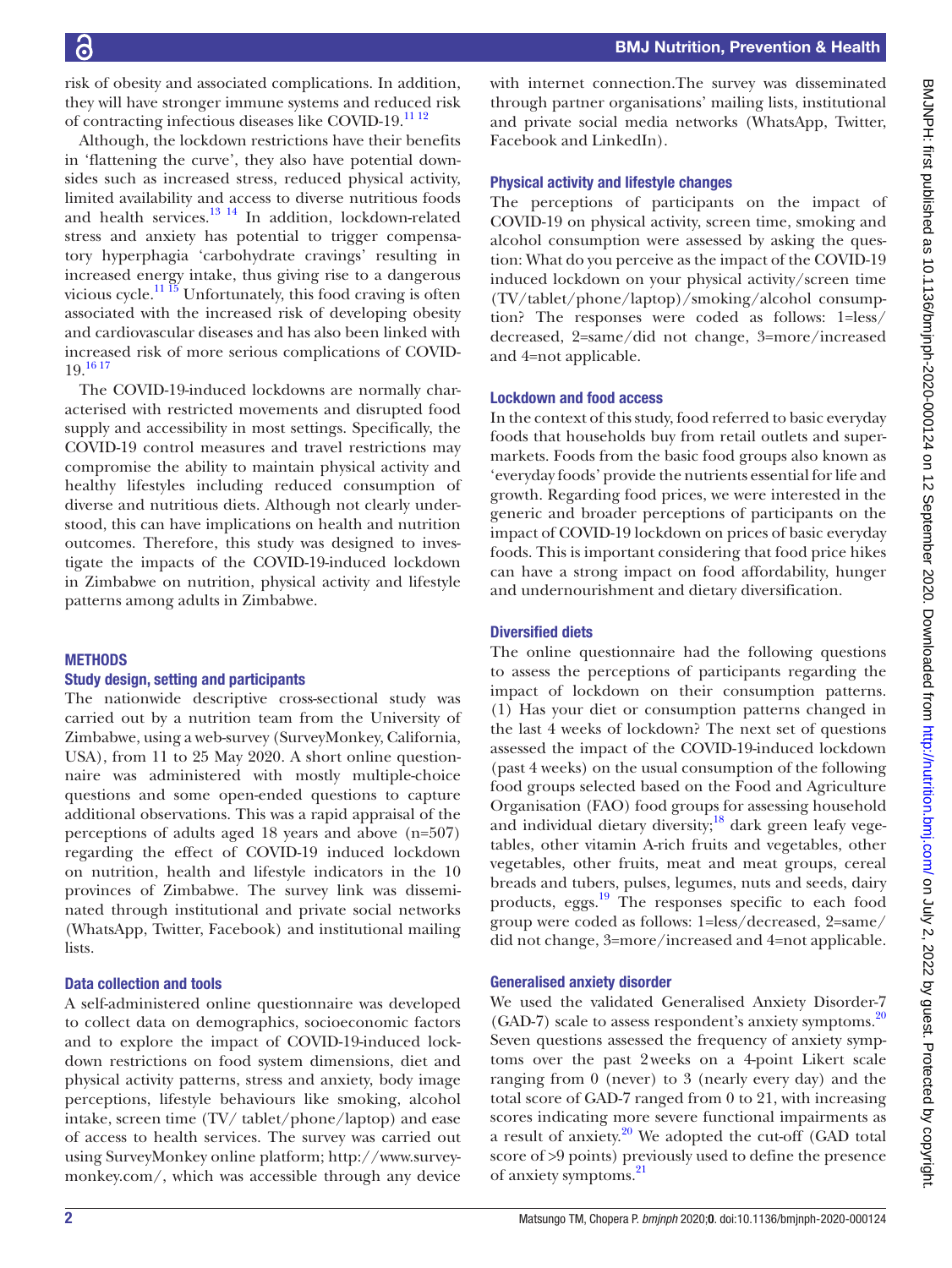#### Body image perceptions

The perceptions of before lockdown and current body images (4 weeks later) of the participants were assessed using the nine figural BMI-SMT.<sup>22</sup> The silhouettes are ranked from the thinnest to the heaviest body size and responses are recorded on a scale from 1 (thinnest) to 9 (heaviest). The Silhouette test was validated for use in populations of African descent.<sup>22, 23</sup> To assess respondents perceived ideal body size, participants were asked to select a matching figure that best represents how they looked like before the lockdown and how they were looking like the time of the interview. The BMI-SMT silhouette figures are equal in height and increase proportionally in size and are gender specific. In addition, the BMI-SMT provides a reliable and pragmatic method for quantifying body-image perceptions.<sup>22</sup>

#### Data analysis

Data collected were entered and analysed using SPSS V.20 (IBM, Armonk, New York, USA). The Shapiro-Wilk test and data visualisations via Q–Q plots were used to test for normality of data. Continuous data were presented as mean±SD, while categorical data were presented as frequencies and percentages. Pearson's  $\chi^2$  and Pearson correlation coefficient was used to explore associations for categorical variables and continuous variables, respectively. Paired samples t-test was used to test for difference in means across continuous normally distributed variables. Level of significance was set at p<0.05.

#### RESULTS

#### Characteristics of the participants

On 25 May 2020, the online survey was stopped, and the collected data were analysed based on the Helsinki ethical guidelines  $24$ . In total, 507 participants took part in the survey after 2 declined to participate. Most of the participants were between the ages of 31 and 40 years and were women (63.0%) and had tertiary education (91.3%). Most of the participants were employed in the formal sector (73.9%), and most were from Harare (60.5%). Almost all the participants (95.5%) said they did not receive government assistance during the lockdown period. Of those who did receive some form of assistance, 2.5% received food handouts and 2% received financial assistance [\(table](#page-2-0) 1).

#### Lockdown and food access

[Figure](#page-3-0) 1 shows that the lockdown resulted in glaring increases in food prices. This was reported by 94.8% of the study participants. In addition, 64% reported a decrease in availability of diverse and nutritious foods, while 43.9% mentioned that the quality of foods sold in their areas had decreased. These results show a disturbing picture where food security of most households appears to be compromised due to extortionate prices, availability of less nutritious food choices with poor quality (possible safety concerns as well).

<span id="page-2-0"></span>

| <b>Table 1</b><br>Sociodemographic characteristics of the<br>participants            |        |      |  |  |
|--------------------------------------------------------------------------------------|--------|------|--|--|
| <b>Variable</b>                                                                      | n      | %    |  |  |
| Age category (years)                                                                 |        |      |  |  |
| 18-30                                                                                | 117    | 26.0 |  |  |
| $31 - 40$                                                                            | 216    | 48.1 |  |  |
| $41 - 49$                                                                            | 69     | 15.4 |  |  |
| $50+$                                                                                | 47     | 10.5 |  |  |
| Gender                                                                               |        |      |  |  |
| Male                                                                                 | 166    | 37.0 |  |  |
| Female                                                                               | 283    | 63.0 |  |  |
| Highest education level attained                                                     |        |      |  |  |
| No formal education                                                                  | 2      | 0.4  |  |  |
| Primary (approximately 7 years)                                                      | 0      | 0.0  |  |  |
| O' level (approximately 11 years)                                                    | 26     | 5.8  |  |  |
| A' level (approximately 13 years)                                                    | 11     | 2.5  |  |  |
| Tertiary (colleges, polytechnic<br>and university)                                   | 410    | 91.3 |  |  |
| <b>Employment status</b>                                                             |        |      |  |  |
| Not employed                                                                         | 37     | 8.2  |  |  |
| Informal sector                                                                      | 51     | 11.4 |  |  |
| Formal sector                                                                        | 332    | 73.9 |  |  |
| <b>Students</b>                                                                      | 29     | 6.5  |  |  |
| Residence                                                                            |        |      |  |  |
| Urban province                                                                       | 328    | 73.1 |  |  |
| Rural province                                                                       | 121    | 26.9 |  |  |
| Lockdown support from<br>government, NGOs, religious<br>groups and or private sector |        |      |  |  |
| Yes                                                                                  | 20     | 4.4  |  |  |
| <b>No</b>                                                                            | 429    | 95.6 |  |  |
| If yes, specify:                                                                     |        |      |  |  |
| <b>Financial assistance</b>                                                          | 9      | 2.0  |  |  |
| Food handouts                                                                        | 11     | 2.5  |  |  |
| Grocery voucher                                                                      | 1      | 0.2  |  |  |
| Not applicable                                                                       | 428    | 95.3 |  |  |
| Number of people staying at home,<br>median and IQR                                  | 4(3:6) |      |  |  |

NGOs, non-governmental organisations.

#### Implications of lockdown on dietary diversity

The results show that  $96.6\%$  (n=490) of the participants reported that their diet and consumption patterns have changed during the COVID-19-induced lockdown. Concerning individual food groups, 57.8% of the participants stated that there was a decrease in consumption of 'other vitamin A-rich fruits and vegetables' [\(figure](#page-3-1) 2). There was also a decrease in the intake of 'other vegetables' (48.5%), 'other fruits' (64.9%), 'nuts and seeds'  $(45.0\%)$ , 'cereals breads and tubers'  $(41.1\%)$  and 'dairy products' (44.9%). Interestingly, we observed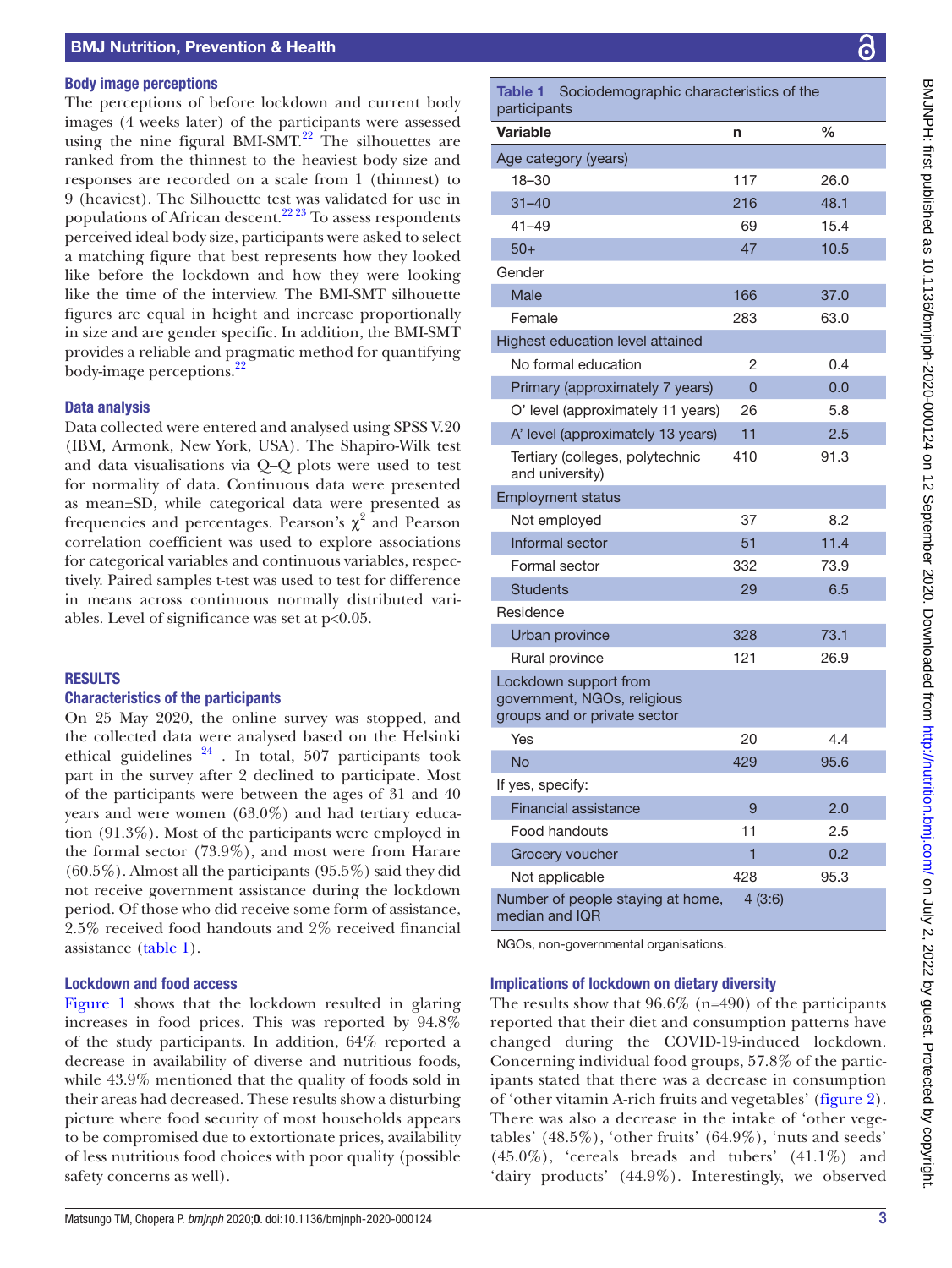

<span id="page-3-0"></span>Figure 1 Effect of COVID-19-induced lockdown on food prices, availability and diversity (n=438).

an increase in consumption of 'dark green leafy vegetables' (33.72%). However, 'egg' consumption largely remained the same (41.8%) as well as 'meat and meat group' (46.2%). The reported consumption patterns are reflective of a disrupted food system and prevailing food access restrictions during the lockdown. Overall, there appears to be a trend where consumption of nutritious foods was reduced, while alcohol consumption was high.

#### Lifestyle-related habits change during the COVID-19-induced lockdown

[Figure](#page-3-2) 3 shows that most (76.4%) of the participants reported to having increased stress and anxiety, while 89.1% reported increased screen time spent on TV/ tablet/cell phone/laptop and 62.5% indicated that the lockdown resulted in reduction in their physical activity levels (62.9%). Surprisingly a relatively high proportion (46.7%) of the participants indicated that their alcohol consumption increased during the lockdown period. In addition, the participants also reported an increase in smoking (45.9%). The results show a disturbing trend of decreased physical activity, increased time spent on sedentary activities and relatively high proportion of participants who reported increase in alcohol intake and smoking.



<span id="page-3-1"></span>Figure 2 Effect of COVID-19-induced lockdown on consumption of various food groups (n=427).



BMJ Nutrition, Prevention & Health

<span id="page-3-2"></span>Figure 3 Physical activity and selected lifestyle indicators during the lockdown (n=421).

#### GAD and COVID-19

Concerning stress and anxiety, participants mostly reported that they were psychologically affected by the COVID-19 pandemic and associated lockdown restrictions ([figure](#page-3-3) 4). Specifically, 97.1% of the respondents testified that COVID-19 pandemic and lockdown restrictions had increased their stress and anxiety levels.

The prevalence of GAD in this study was 40.4% and mostly affected women (63.5%, p=0.909), 31–40 years age group  $(49.6\%, p=0.886)$  ([table](#page-4-0) 2). The Cronbach's alpha for the GAD scale in our study was 0.926, which indicates a high level of internal consistency for our scale with this study population. There was a significantly large level of physical inactivity among respondents and participants with GAD symptoms  $(71.5\%, p=0.030)$ . Majority of the respondents with GAD symptoms indicated that smoking increased (55.2%, p=0.133), screen time spent on TV, laptop, phone  $(92.5\%, p=0.062)$  also increased among participants with GAD symptoms. Although alcohol intake decreased (54%), we observed a non-significant association between GAD and alcohol intake in this study  $(p=0.898)$ .

The results show that those individuals who exhibited GAD symptoms had reduced intake of vitamin A-rich fruits and vegetables  $(69.1\%, p=0.005)$ , other vegetables (58.8%, p=0.001), other fruits (80.1%, p<0.001), meat and meats (54.9%, p=0.001), cereals, bread and tubers (56.7%, p<0.001), pulses and legumes (55.9%, p<0.001),



<span id="page-3-3"></span>Figure 4 Stress and anxiety during COVID-19-induced lockdown (n=409).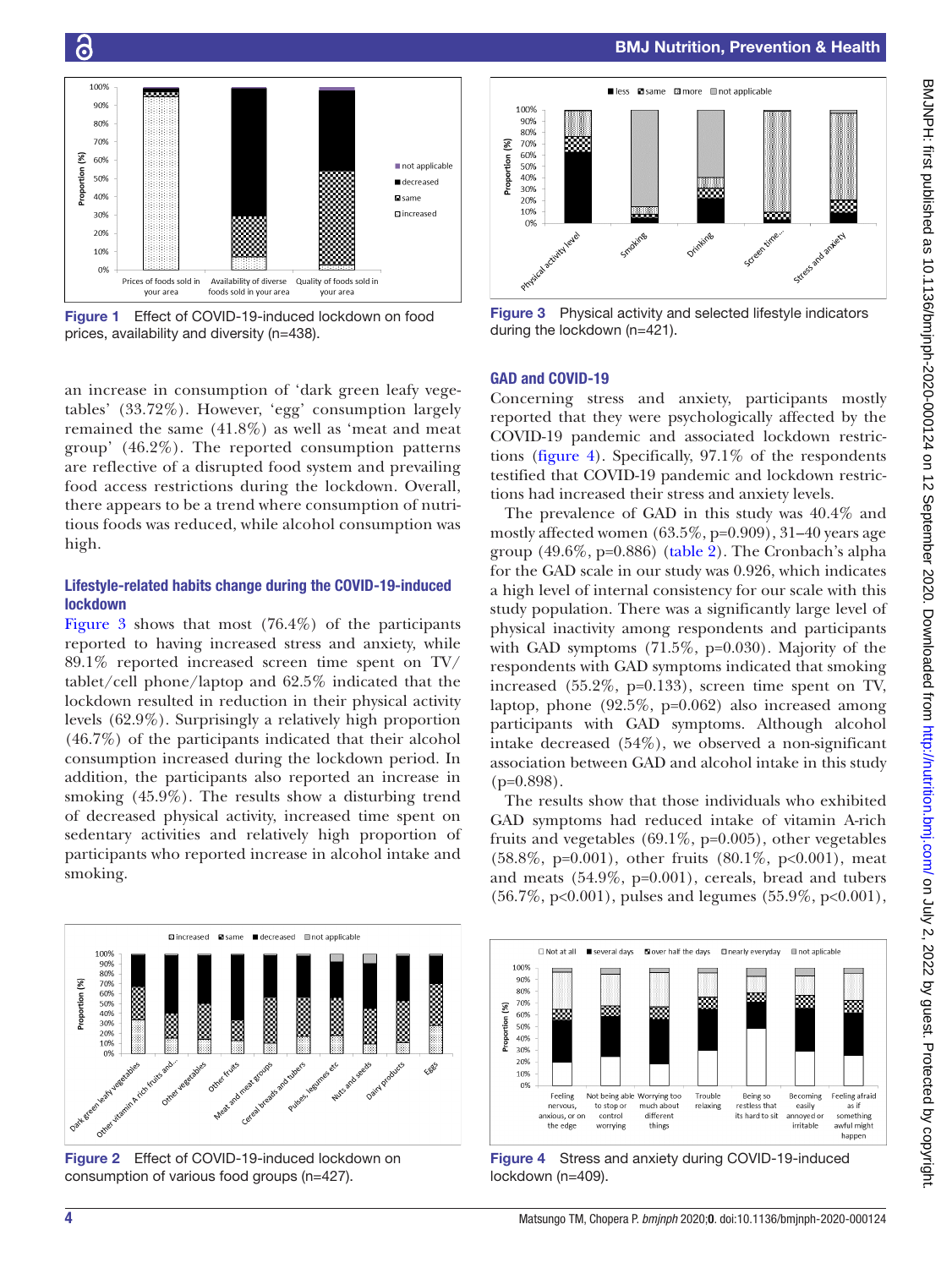### <span id="page-4-0"></span>Table 2 GAD and selected participant characteristics

|                                      | <b>Total</b> | <b>GAD symptoms</b><br>n (%) |            |          |
|--------------------------------------|--------------|------------------------------|------------|----------|
| <b>Variable</b>                      | n (%)        | <b>No</b>                    | <b>Yes</b> | P value* |
| Age category, years                  |              |                              |            |          |
| $18 - 30$                            | 91 (26.8)    | 52 (25.7)                    | 39 (28.5)  | 0.886    |
| $31 - 40$                            | 167 (49.3)   | 99 (49.0)                    | 68 (49.6)  |          |
| $41 - 49$                            | 47 (13.9)    | 30 (14.9)                    | 17 (12.4)  |          |
| $50+$                                | 34 (10.0)    | 21(10.4)                     | 13(9.5)    |          |
| <b>Sex</b>                           |              |                              |            |          |
| Male                                 | 126 (37.2)   | 76 (37.6)                    | 50 (36.5)  | 0.909    |
| Female                               | 213 (62.8)   | 126 (62.4)                   | 87 (63.5)  |          |
| Highest education level attained     |              |                              |            |          |
| Primary and below                    | 16(4.7)      | 8(4.0)                       | 8(5.8)     | 0.718    |
| O and A levels                       | 9(2.7)       | 5(2.5)                       | 4(2.9)     |          |
| Tertiary                             | 314 (92.6)   | 189 (93.6)                   | 125 (91.2) |          |
| <b>Employment status</b>             |              |                              |            |          |
| Not employed                         | 29(8.6)      | 18(8.9)                      | 11(8.0)    | 0.406    |
| Informal sector                      | 36 (10.6)    | 19(9.4)                      | 17 (12.4)  |          |
| Formal sector                        | 252 (74.3)   | 155 (76.7)                   | 97 (70.8)  |          |
| <b>Students</b>                      | 22(6.5)      | 10(5.0)                      | 12(8.8)    |          |
| Residence                            |              |                              |            |          |
| Urban province                       | 254 (74.9)   | 162 (80.2)                   | 92(67.2)   | $0.007*$ |
| Rural province                       | 85(25.1)     | 40 (19.8)                    | 45 (32.8)  |          |
| Weight change (pre vs post lockdown) |              |                              |            |          |
| Lost weight                          | 82 (25.3)    | 42 (21.8)                    | 40 (30.5)  | 0.143    |
| Gained weight                        | 148 (45.7)   | 89 (46.1)                    | 59 (45.0)  |          |
| Weight did not change                | 94 (29.0)    | 62 (32.1)                    | 32 (24.4)  |          |

\*p Value based on Pearson's  $\chi^2$  test, \*significant at p<0.05.

GAD, generalised anxiety disorder.

nuts and seeds (60.8%, p=0.006), milk and dairy (60.3%, p<0.001), eggs (42.2%, p<0.001) compared with their less anxious counterparts.

#### Body weight and image perceptions

Almost half (48%) thought they had gained weight, while 25.8% and 25.5% thought they had lost weight and weight did not change, respectively. However, based on the nine figural BMI-SMT to determine perceived anthropometry, 44.5% gained weight, 24.3% lost weight and 31.2% did not have weight change. The average size before lockdown was 5.0±1.6 compared with 5.2±1.8 during lockdown. The paired samples t-test showed that there was a significant increase in perceived body size when comparing pre and during lockdown body size (p<0.001). Based on the BMI-SMT, we found that highest perceived weight gain during the lockdown was in the age group 31–40 years (48.9%,  $p=0.568$ ), women  $(62.6\%, p=0.062)$ , participants with tertiary qualifications (92.5%, p=0.533), formal sector employees (75.3%, p=0.107), and individuals who did not have GAD symptoms (60.1%, p=0.143).

#### Ease of access to health services

Over half (59.9%) said drugs and medication were not easily available during lockdown compared with 19.8% who said the drugs and medication were still easily available. Over half (58.6%) said doctor's appointments and review visits were not easily available and 7.97% said appointments and review visits were still easily available. Concerning immunisation and growth monitoring, 37.8% said this service was not easily available compared with 19% who mentioned that the services were still easily available [\(figure](#page-5-0) 5).

#### **DISCUSSION**

In the present study, we provided for the first-time data on the effect of the COVID-19 lockdown on nutrition, anxiety, physical activity and lifestyle patterns in Zimbabwe. However, there are still lots of unknowns concerning the COVID-19 pandemic that is still ongoing,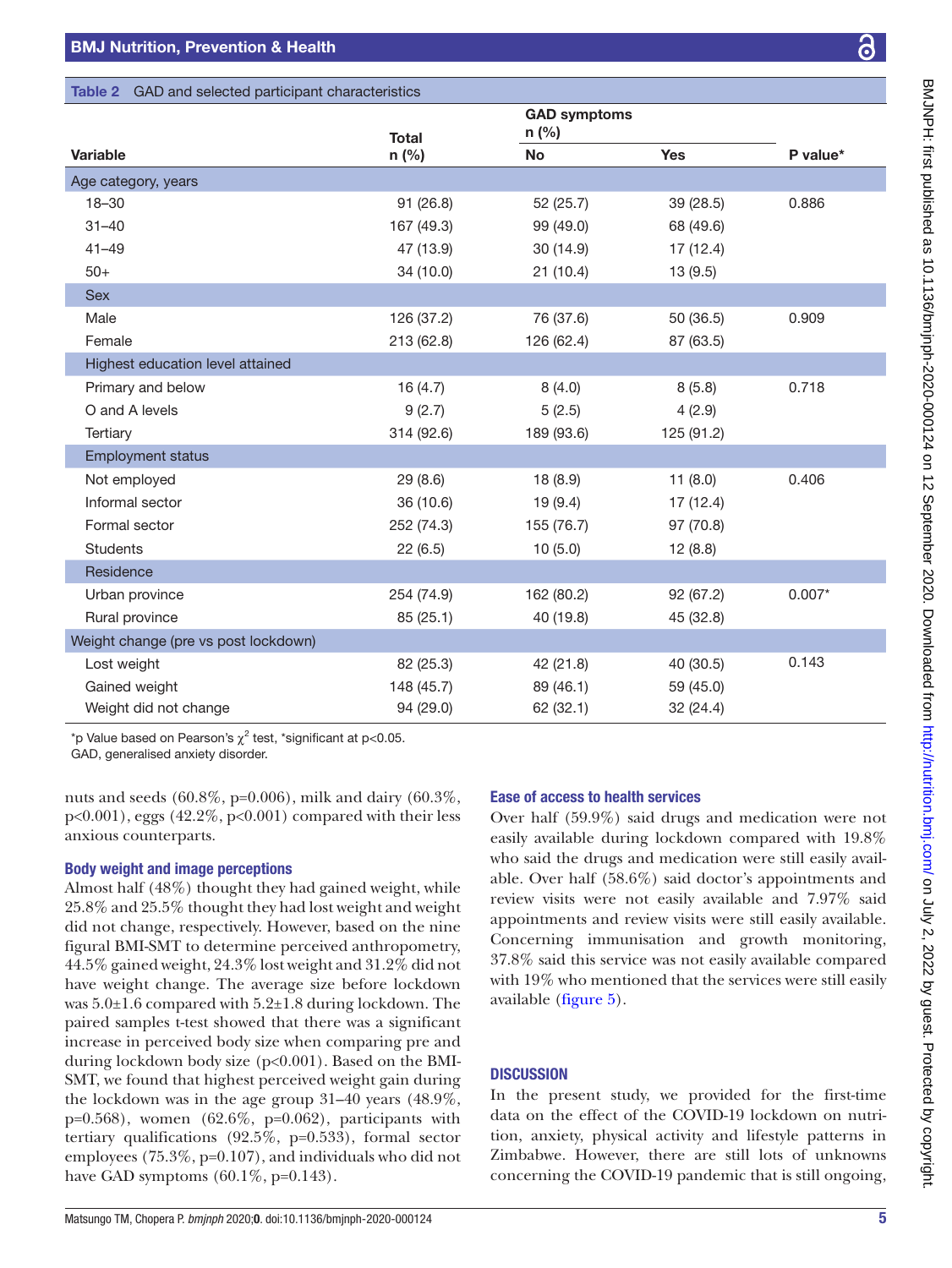

<span id="page-5-0"></span>Figure 5 Availability of medication and access to selected health services during lockdown (n=390).

thus, our data need to be confirmed and investigated in future population studies.

The lockdown period (4 weeks) was associated with increases in food prices and decrease in dietary diversification. The increases in food prices are reflective of the negative impact of COVID-19 and lockdowns on agriculture and food supply systems. $25$  This often results in artificial shortages, inflated prices and compromised food security and access to healthy food options particularly on the vulnerable low-income households. This is disturbing considering the importance of optimum nutrition for well-functioning immune system in these times of COVID- $19<sup>26</sup>$  $19<sup>26</sup>$  $19<sup>26</sup>$  Therefore, increases in food prices reduce access to diverse and nutritious foods, which ultimately makes it difficult for individuals to maintain thriving immune systems. Healthy diets help to avoid deficiencies of the nutrients that play an essential role in immune cell triggering, interaction, differentiation or functional expression.<sup>27</sup> Considering that there is currently no known cure, the Hippocrates 400 BC philosophy of, 'let thy food be thy medicine, and let medicine be thy food' is vindicated as consumption of varied and nutritious foods will guarantee a healthy immune system.<sup>28</sup>

Unfortunately, the current study also showed a disturbing picture of high alcohol consumption (46.7%) and decreased consumption of nutritious foods. It is tempting to speculate that the surge in alcohol use during the early days of the lockdown could have been due to increased stress during this period. There was heightened uncertainty, fear, job losses and loneliness (from social isolation) though this remains to be proven for our communities. $2930$  However, a more probable explanation, is the fact that, although bottle stores and night clubs were closed, there was no restriction on the sale of alcohol from supermarkets and liquor outlets in  $Zimbabwe.<sup>31</sup>$  This is contrary to the very strict no-alcohol policies that were enforced in other countries like South Africa.<sup>32</sup> The consumption of less diverse foods during the lockdown period is worrying, considering the role of nutritious foods in boosting immunity.<sup>26 28</sup> Furthermore, alcohol consumption is linked with reduce immune

BMJNPH: first published as 10.11136/bmipph-2020-000124 on 12 September 2020. Downloaded from http://rutrition.bmj.com/ on July 2, 2022 by guest. Protected by copyright BMJNH: first published as 10.1136/bmjnph-2020-000124 on 12 September 2020. Downloaded from <http://nutrition.bmj.com/> on July 2, 2022 by guest. Protected by copyright.

function among drinkers $33$  and risk of getting obese a known risk factor for developing severe COVID-19 symp $toms.<sup>817</sup>$ 

The effect of COVID-19 pandemic on nutrition and dietary intake goes beyond the individual and the community to reach national and global levels.<sup>27</sup> Therefore, there are crucial policy implications for national governments centred around the need to stop the spread of COVID-19 using lockdowns, and on the other side, the glaring need to prevent and deal with the negative impacts of such policy decisions on food security and livelihoods. According to Siche, the COVID-19 pandemic food demand and thus food security are greatly affected due to mobility restrictions, reduced purchasing power and with a greater impact on the most vulnerable population groups. It remains the responsibility of the governments to create a supportive policy environment to enhance the physical and mental health of individuals in the context of COVID-19 pandemic, without also neglecting the potential risk of 'lockdown associated obesity' during lockdowns. Naja and Hamadeh gave recommendations on how to provide nutrition demands in the context of COVID-19 using a multilevel framework for action adapted from the ecological model of health behaviour. There are economic arguments that prolonged lockdown is not sustainable in the long run, as this will lead to economic slump that ultimately creates negative health consequences 'poverty-infection complex', which create more non-COVID-19-related deaths than confinement would save from this disease. $34$  Governments are encouraged to make evidence and informed decisions to ensure responsible lockdown exit strategies.

The COVID-19-induced lockdown has resulted in disruptions in consumption patterns (96.6%) and elevated anxiety levels (40.4%). Regarding the implications of lockdown on diet and consumption patterns, participants reported a reduction in intake of fruits and vegetables except for 'dark green leafy vegetables'. This decrease is disturbing considering that WHO recommends an average consumption of 400 g of fresh fruits and vegetables per day will boost the immune system. Therefore, the observed increase in consumption of dark leafy vegetables is commendable and reflects the utilisation of home or backyard nutrition gardens that are common in most households in Zimbabwe.<sup>[35](#page-7-23)</sup>

In this study, the prevalence of GAD was 40.4% and mostly affecting women and the 31–40 years age group. Hence the finding that carbohydrate intake also decreased is surprising, considering that we expected this to increase due to the stress and sugar cravings in stressful lockdown conditions.<sup>16</sup> The current findings reveal that among participants with GAD symptoms, there was reduced physical activity and alcohol intake, while an increase in smoking and screen time (TV, laptop and phone). In addition, continuously hearing or reading about the COVID-19 can be stressful and can lead towards overeating, mostly sugary foods 'comfort foods'[.36](#page-7-24) A study in China also observed that constantly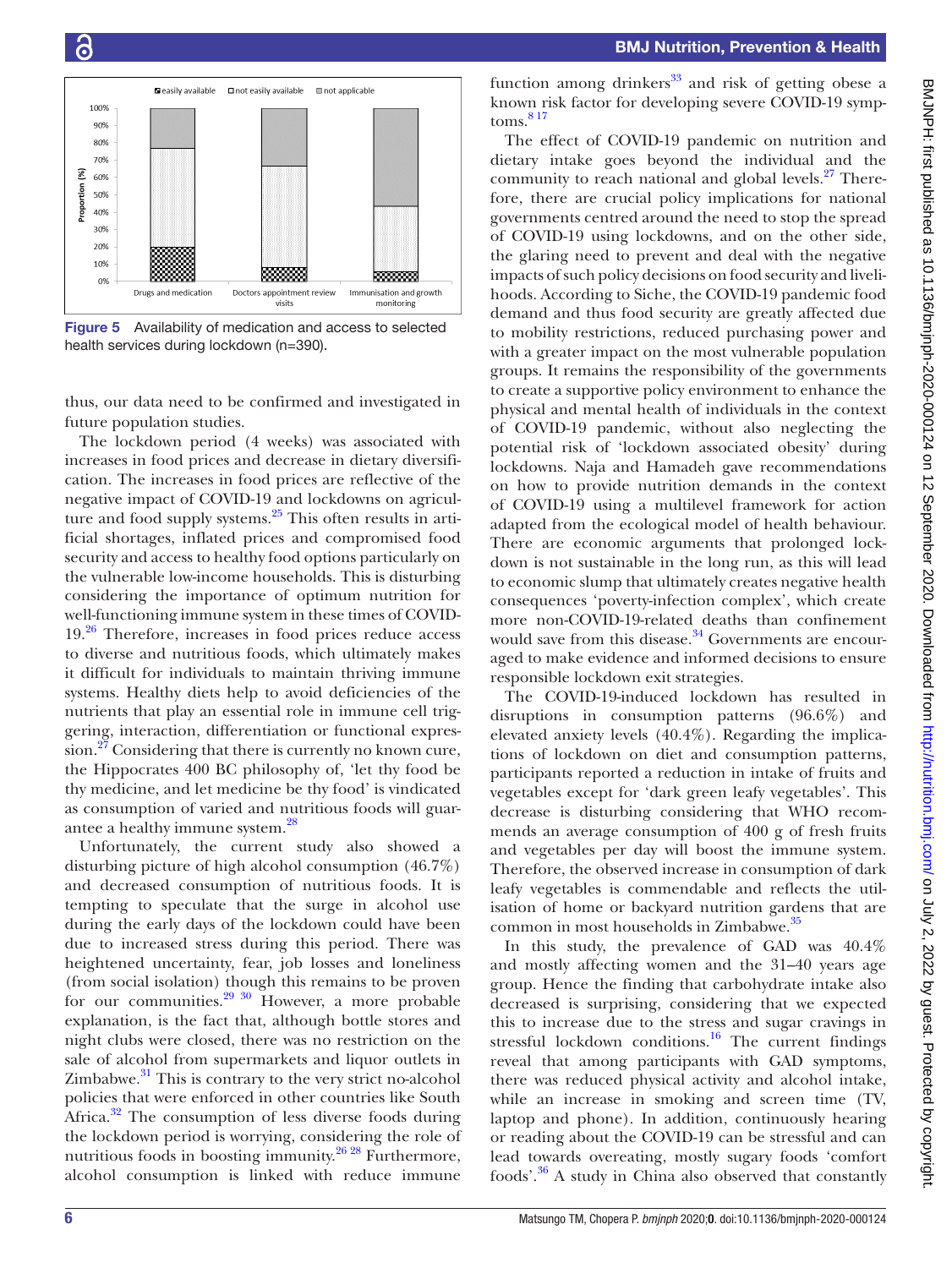#### BMJ Nutrition, Prevention & Health

thinking about COVID-19, particularly among younger people and healthcare workers, increases GAD symptoms and the risk of mental illness.<sup>37</sup>

With respect to physical activity, we observed that most of the participants were less active and gained weight in the lockdown period, thus increasing the risk of overweight and obesity. The perceived weight gain by participants was higher in women (p=0.062), participants with tertiary qualifications (p=0.533), formal sector employees  $(p=0.107)$ . These results paint a picture of the dangers of obesity-associated severe COVID-19 complications in typical formally employed persons with a tertiary qualification. Considering that there is growing evidence showing that obesity is a key risk factor in this crisis.<sup>8</sup> It is strongly recommended that individuals should increase physical activity levels and reduce the consumption of energy-dense 'junk' food that predisposes to weight gain and susceptibility to COVID-19. $38$  Thus, studies to investigate the impact of consumption of unhealthy diets and low physical activity and anxiety on the susceptibility to COVID-19 and recovery are warranted.

We reported reduction in access to medical doctors (58.6%), drugs (59.9%), immunisations and growth monitoring (37.8%) during the lockdown period. This has negative long-term implications as individuals will develop reluctance to access preventative health services. In addition, disruptions in drug supply chains are likely associated with defaulters on immunisation schedules among children and this may lead to future fatal outbreaks of preventable diseases such as measles polio and diphtheria.<sup>39</sup>

#### Limitations

The limitations of online surveys have been extensively discussed in the scientific literature. $4041$  However, equally important are papers that raised the importance of collecting useful data on the impacts of COVID-19 on various aspects to inform public policy. $37\frac{42}{12}$  Considering that COVID-19 has lots of unknowns, $43^{43}$  online surveys offer perfect opportunities to collect real-time data to monitor and understand the rapidly evolving COVID-19 epidemiology in various settings.[45](#page-7-30) The main limitation of the current study is that although our survey had respondents from all the 10 provinces of Zimbabwe, online surveys tend to be restricted to individuals with access to internet with potential under representation of people from lower socioeconomic groups and rural settings. However, due to the lockdown travel restrictions, the online survey was the only option to collect this critical dietary and physical activity data. Although the BMI-SMT has its limitations with respect to collective objective anthropometry data, in the current lockdown context, it remains a useful alternative. It is crucial that this rapid assessment went on at the most critical period of the COVID-19 pandemic, to inform programme and policy decisions. Interestingly, evidence is gathering indicating that web-based surveys are equivalent to conventional face to face interviews.<sup>4647</sup> There is growing concern that

COVID-19 could deepen food insecurity, malnutrition in Africa. Unfortunately, in our current study, we did not collect data to understand the different food groups and how they are affected by the hike in prices, this may have helped to clearly understand the impact of lockdown on food access and household food security issues.

#### **CONCLUSIONS**

The lockdown period was associated with increases in food prices and decrease in dietary diversification. In addition, the COVID-19-induced lockdown has resulted in disrupted consumption patterns and elevated GAD symptoms. Participants indicated that their physical activity levels decreased and perceived weight gain in the lockdown period, thus increasing the risk of overweight and obesity. However, there are still lots of unknowns concerning the COVID-19 pandemic, as such future studies incorporating participants of different socioeconomic status are warranted.

Acknowledgements First, we are very grateful to the respondents for accepting to join our rapid appraisal and for sharing their perspectives and insights into perceived effects of the COVID-19 in their communities. Great thank you to Ms Tavonga Muderedzwa for assistance in setting up the online poll.

Contributors Conception, design and data collection of study: TMM and PC, data curation: PC. Data analysis and/or interpretation of data: PC and TMM. Drafting the manuscript: TMM. Revising the manuscript critically for important intellectual content: PC. Resources: TMM and PC. All authors read and approved the final manuscript for submission.

Funding The authors have not declared a specific grant for this research from any funding agency in the public, commercial or not-for-profit sectors.

Competing interests None declared.

Patient consent for publication Not required.

Ethics approval The study was conducted based on the ethical principles of respect, justice and confidentiality summarised in the 2013 Declaration of Helsinki <sup>24</sup>. The study obtained ethical clearance from the Medical Research Council of Zimbabwe (MRCZ/B/1920). Electronic informed consent was obtained from all participants prior to completing the survey.

Provenance and peer review Not commissioned; externally peer reviewed.

Data availability statement The anonymised datasets used and/or analysed during the current study are available from the corresponding author on reasonable request. Please email: tmatsungo@gmail.com for data requests.

Open access This is an open access article distributed in accordance with the Creative Commons Attribution Non Commercial (CC BY-NC 4.0) license, which permits others to distribute, remix, adapt, build upon this work non-commercially, and license their derivative works on different terms, provided the original work is properly cited, appropriate credit is given, any changes made indicated, and the use is non-commercial. See: [http://creativecommons.org/licenses/by-nc/4.0/.](http://creativecommons.org/licenses/by-nc/4.0/)

#### ORCID iD

Tonderayi Mathew Matsungo<http://orcid.org/0000-0001-9836-7780>

#### **REFERENCES**

- <span id="page-6-0"></span>1 Ghebreyesus TA. WHO Director-General's opening remarks at the media briefing on COVID-19-11 March 2020, 2020. Available: [https://](https://www.who.int/dg/speeches/detail/who-director-general-s-opening-remarks-at-the-media-briefing-on-covid-19-11-march-2020) [www.who.int/dg/speeches/detail/who-director-general-s-opening](https://www.who.int/dg/speeches/detail/who-director-general-s-opening-remarks-at-the-media-briefing-on-covid-19-11-march-2020)[remarks-at-the-media-briefing-on-covid-19-11-march-2020](https://www.who.int/dg/speeches/detail/who-director-general-s-opening-remarks-at-the-media-briefing-on-covid-19-11-march-2020)
- <span id="page-6-1"></span>2 Wang C, Horby PW, Hayden FG, *et al*. A novel coronavirus outbreak of global health concern. *[Lancet](http://dx.doi.org/10.1016/S0140-6736(20)30185-9)* 2020;395:470–3.
- <span id="page-6-2"></span>3 WHO. Coronavirus disease (COVID-19) situation report – 113, 2020. Available: [https://www.who.int/docs/default-source/coronaviruse/](https://www.who.int/docs/default-source/coronaviruse/situation-reports/20200512-covid-19-sitrep-113.pdf?sfvrsn=feac3b6d_2)